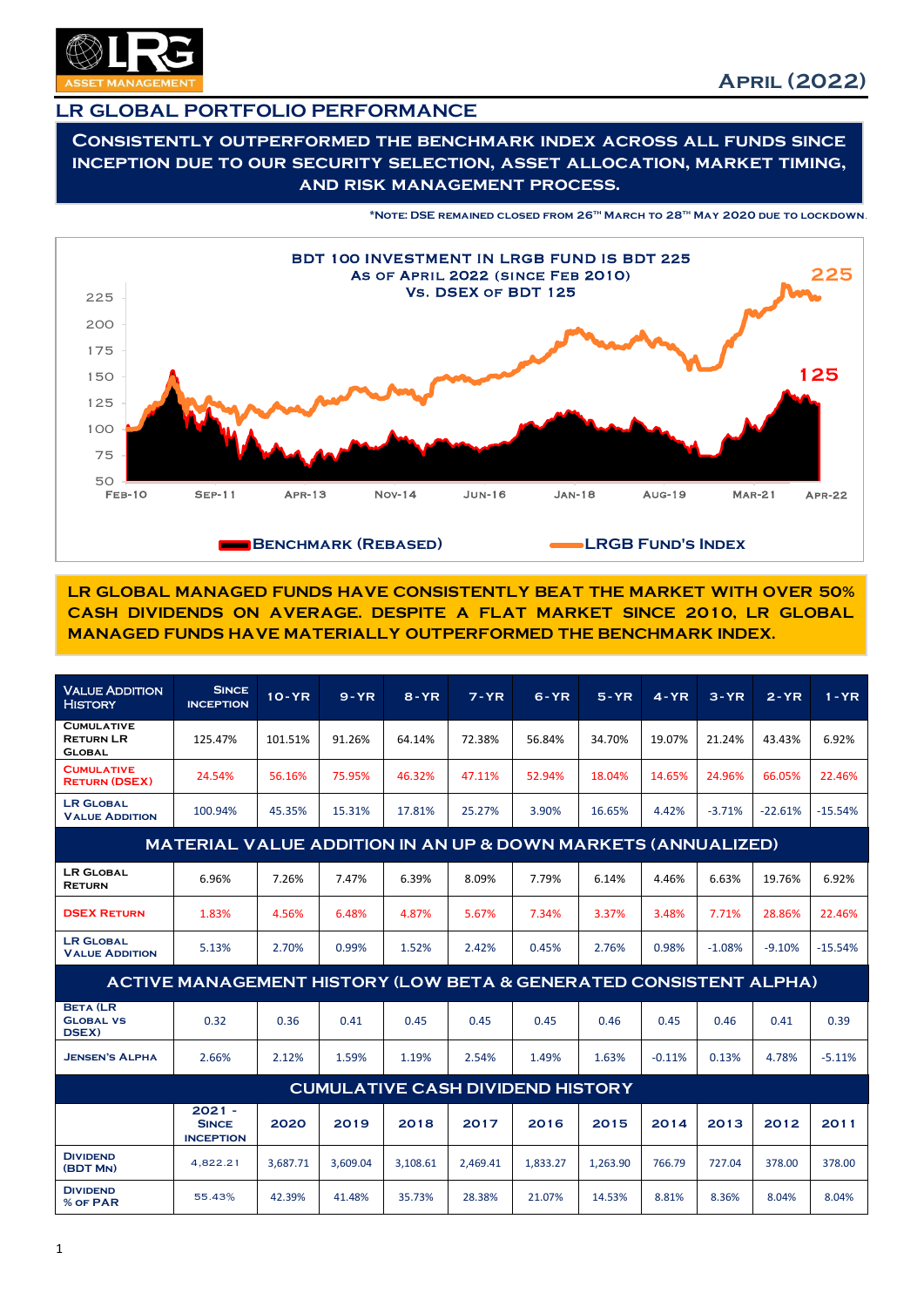

## LR GLOBAL INDIVIDUAL PORTFOLIO DIVIDEND HISTORY

### CONSISTENT PERFORMANCE ACROSS ALL FUNDS INCLUDING CASH DIVIDEND HISTORY DESPITE BEAR MARKETS OVER LAST 10 YEARS RETURNED OVER 50% CASH OF INITIAL INVESTMENT TO UNIT HOLDERS.

| <b>DIVIDEND HISTORY</b>           | <b>DBHISTMF</b> | <b>GREENDELMF</b> | <b>AIBL1STIMF</b> | <b>MBLISTMF</b> | LRGLOBMF1 | <b>NCCBLMF1</b> |
|-----------------------------------|-----------------|-------------------|-------------------|-----------------|-----------|-----------------|
| <b>FUND INCEPTION DATE</b>        | 4-Feb-10        | 23-Sep-10         | $6$ -Jan-11       | $3$ -Feb-11     | 15-Sep-11 | 24-May-12       |
| <b>INITIAL FUND SIZE (BDT MN)</b> | 1.200           | 1.500             | 1.000             | 1.000           | 3.000     | 1.000           |
| TL CASH DIVIDEND (BDT MN)         | 811.20          | 652.50            | 537.50            | 485.00          | 1.703.33  | 632.68          |
| <b>% TOTAL DIVIDEND TO PAR</b>    | 68%             | 44%               | 54%               | 49%             | 57%       | 63%             |

\*\*\*Includes Reinvestment UNITS

#### ALL INDIVIDUAL FUNDS MATERIALLY OUTPERFOMED THE BENCHMARK (DSEX) AND RETURNED OVER 50% CASH DIVIDEND ON AVERAGE.

| <b>CUMULATIVE DIVIDEND</b><br><b>YIELD</b> | <b>DBH1STMF</b> | <b>GREENDELMF</b> | AIBL 1 STIMF | <b>MBL1STMF</b> | LRGLOBMF1 | <b>NCCBLMF1</b> |
|--------------------------------------------|-----------------|-------------------|--------------|-----------------|-----------|-----------------|
| 5 YEAR                                     | 41.40%          | 42.83%            | 44.18%       | 45.73%          | 44.53%    | 46.19%          |
| 4 YEAR                                     | 36.39%          | 37.89%            | 35.44%       | 36.75%          | 34.59%    | 34.28%          |
| 3 YEAR                                     | 25.80%          | 26.58%            | 25.15%       | 26.39%          | 27.33%    | 26.10%          |
| 2 YEAR                                     | 15.94%          | 15.92%            | 14.40%       | 14.79%          | 21.04%    | 24.29%          |
| 1 YEAR                                     | 15.16%          | 15.12%            | 13.66%       | 13.94%          | 19.69%    | 14.41%          |

| <b>CUMULATIVE DIV. YIELD</b><br>(ANNUALIZED) | <b>DBH1STMF</b> | <b>GREENDELMF</b> | AIBL 1 STIMF | <b>MBL1STMF</b> | LRGLOBMF1 | <b>NCCBLMF1</b> |
|----------------------------------------------|-----------------|-------------------|--------------|-----------------|-----------|-----------------|
| 5 YEAR                                       | 8.28%           | 8.57%             | 8.84%        | 9.15%           | 8.91%     | 9.24%           |
| 4 YEAR                                       | 9.10%           | 9.47%             | 8.86%        | 9.19%           | 8.65%     | 8.57%           |
| 3 YEAR                                       | 8.60%           | 8.86%             | 8.38%        | 8.80%           | 9.11%     | 8.70%           |
| 2 YEAR                                       | 7.97%           | 7.96%             | 7.20%        | 7.40%           | 10.52%    | 12.14%          |
| 1 YEAR                                       | 15.16%          | 15.12%            | 13.66%       | 13.94%          | 19.69%    | 14.41%          |

| <b>MONTHLY MARKET PERFORMANCE</b> |          |               |          |  |  |  |
|-----------------------------------|----------|---------------|----------|--|--|--|
|                                   | Apr'22   | <b>Mar'22</b> | Change   |  |  |  |
| <b>DSEX</b>                       | 6,655.67 | 6,757.84      | $-1.51%$ |  |  |  |
| <b>DBH1STMF</b>                   | 11.25    | 11.24         | 0.09%    |  |  |  |
| <b>GREENDELMF</b>                 | 11.02    | 11.01         | 0.09%    |  |  |  |
| <b>AIBL1STIMF</b>                 | 11.22    | 11.27         | $-0.44%$ |  |  |  |
| <b>MBL1STMF</b>                   | 11.84    | 11.85         | $-0.08%$ |  |  |  |
| <b>LRGLOBMF1</b>                  | 11.30    | 11.41         | $-0.96%$ |  |  |  |
| <b>NCCBLMF1</b>                   | 11.55    | 11.62         | $-0.60%$ |  |  |  |